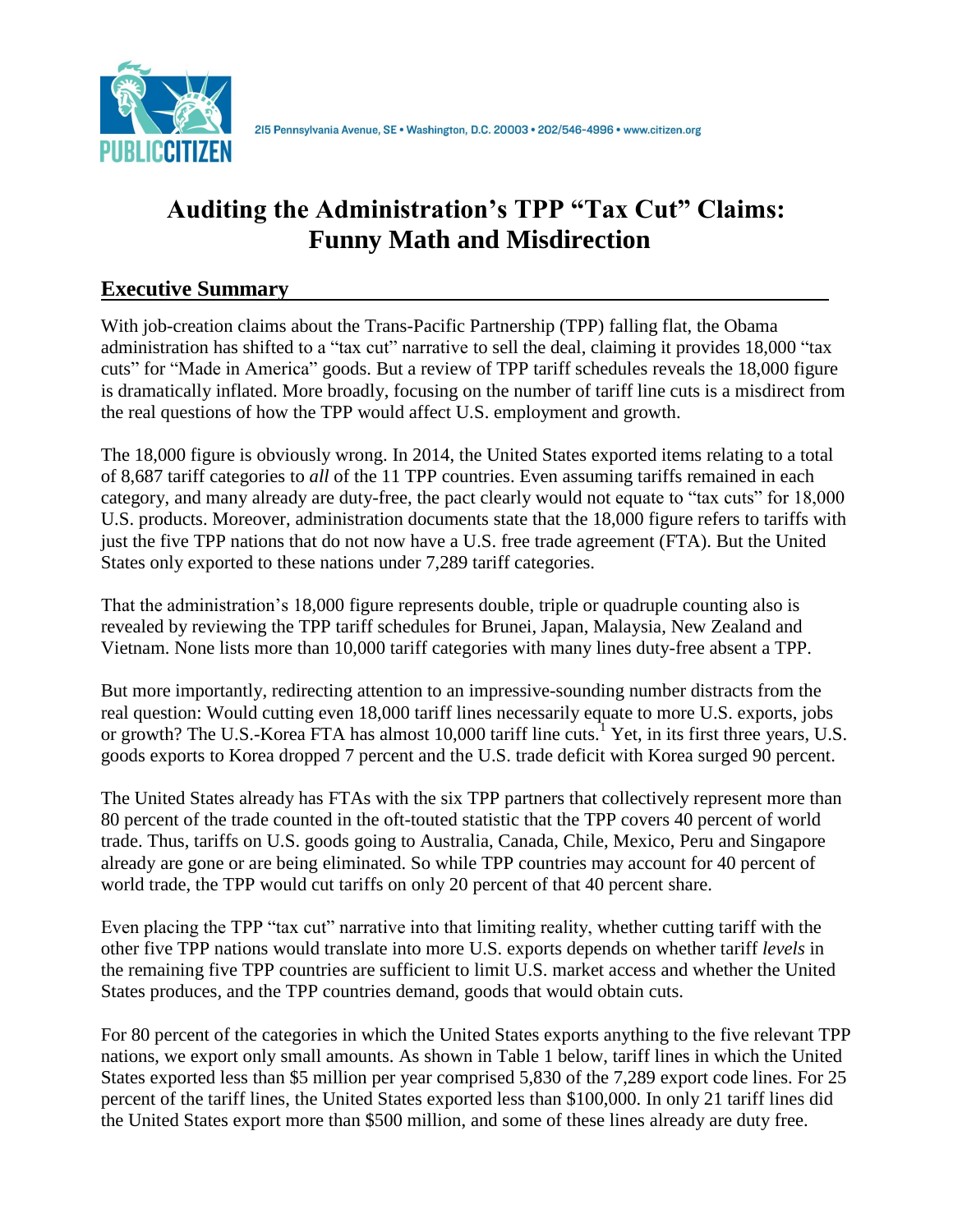As far as the level of existing tariffs, Japan comprises fully 88 percent of the combined gross domestic product (GDP) of the TPP countries that do not already have a U.S. FTA. According to the World Bank, Japan's average applied tariff weighted by product import shares is now only 1.2 percent.<sup>2</sup> Indeed, the tariff *levels* in the remaining five TPP countries without a U.S. FTA are generally low. That tariff barriers among the TPP countries are not significant is one reason that prominent economists that supported past U.S. trade pacts, like Paul Krugman, have scoffed at the notion that the TPP could produce significant economics gains.<sup>3</sup>

The raw number of tariff lines countries agree to cut in a trade pact also does not tell us much about how consumer prices will be affected. Average U.S. tariff levels are low, but there are categories for which the United States retains significant tariffs. The TPP includes tariff cuts on the shoes Nike produces in Vietnam to sell here, but currently shoes that retail for more than \$100 cost about \$10 to make. The tariff is charged on the cost, thus even a major percentage cut does not equate to much money. And, whether a firm like Nike will reduce prices or simply gain more profit on an item imported for sale here is determined by what consumers are willing to pay for the product.

While firms importing goods into the United States determine whether to pass savings related to U.S. tariff cuts on to consumers, the TPP's reduction or elimination of tariffs does necessarily reduce U.S. Treasury revenue. According to President Barack Obama's proposed 2017 budget, the TPP would cost the United States about \$28 billion in lost tariff revenue over the next 10 years. (The calculation is based on the assumption that the TPP takes effect in 2017.)

# **Review of TPP Tariff Lists Reveals the 18,000 Figure Is Dramatically Inflated**

That the administration's 18,000 figure represents double – or triple or quadruple – counting of cuts to the same tariff categories for the five nations with which the United States does not already have FTAs is made clear by a review of the actual tariff schedules for Brunei, Japan, Malaysia, New Zealand and Vietnam. None of these nations lists more than 10,000 tariff categories, and many are already duty-free without the TPP.

Further, even for the categories in which these five TPP nations make tariff cuts, there are many in which *the United States exports nothing or only minimal amounts to those nations*.

In 2014, the United States only exported any goods in 7,289 tariff categories to the five nations without pre-existing U.S. FTAs. Among the items we simply do not export are those relating to species that the administration claims the TPP's Environment Chapter will help conserve. Yet perversely, the list of tariff cuts that the administration counts as a benefit of the TPP includes Malaysia's shark fin tariff, Vietnam's whale meat tariff and Japan's ivory tariff.

For 80 percent of the categories in which the United States exported anything to the five relevant TPP nations, it was small amounts. As shown in Table 1, below, tariff lines in which the United States exported less than \$5 million per year comprised 5,830 of the 7,289 export code lines. For 25 percent of the tariff lines, the United States exported less than \$100,000. In only 21 tariff lines did the United States export more than \$500 million to these countries, and some of these lines already are duty free.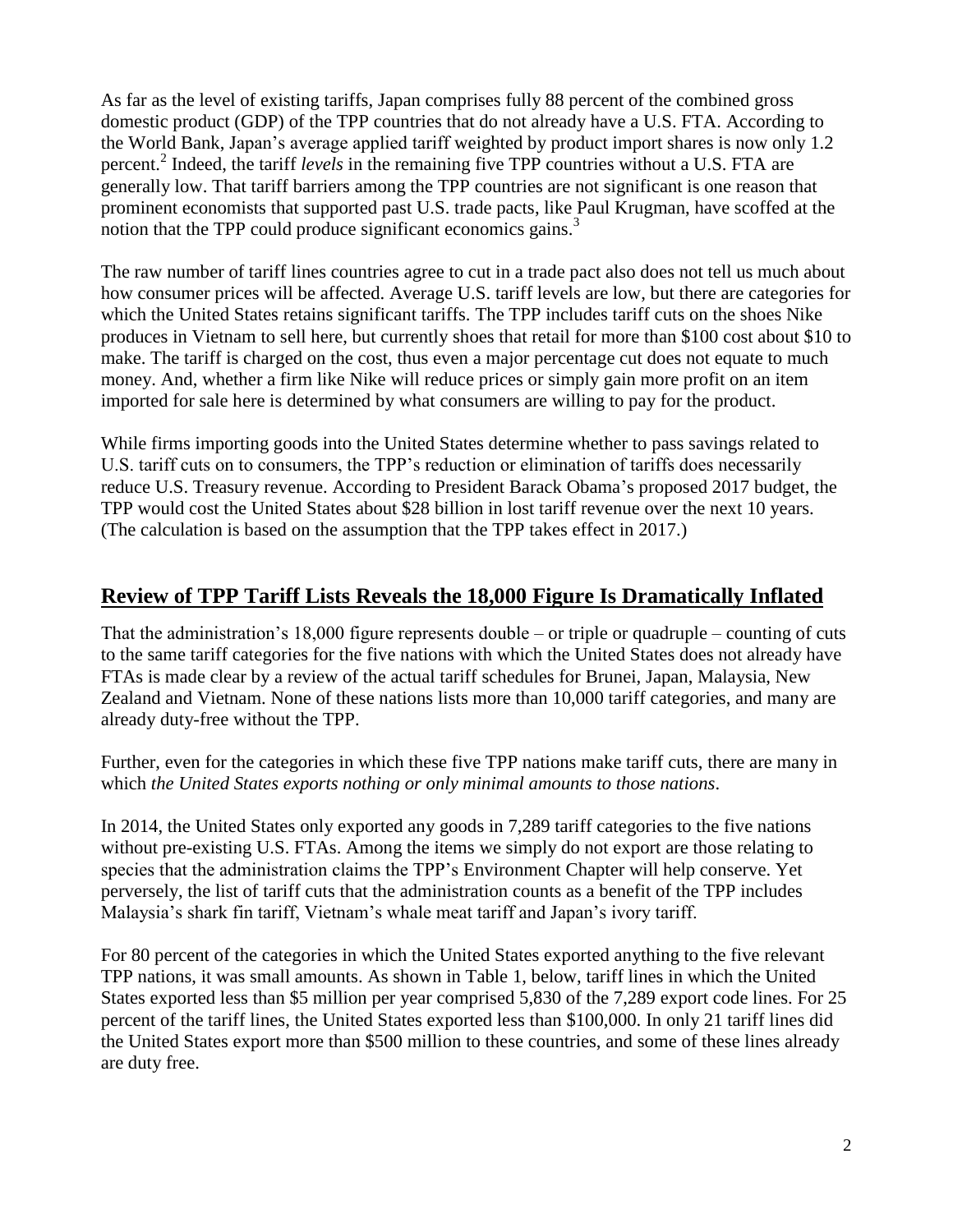| <i>Export Value Range</i> (\$) | <b>Number of Codes</b> | Total Value (\$) |
|--------------------------------|------------------------|------------------|
| 1-9 billion                    | 5                      | 16,212,382,328   |
| 500 million - 1 billion        | 16                     | 10,939,237,752   |
| 250-500 million                | 27                     | 9,100,251,504    |
| $100-250$ million              | 78                     | 11,466,800,266   |
| 50-100 million                 | 124                    | 8,954,496,825    |
| 25-50 million                  | 203                    | 7,223,140,638    |
| $10-25$ million                | 502                    | 7,928,421,143    |
| 5-10 million                   | 504                    | 3,632,484,004    |
| 1-5 million                    | 1,628                  | 3,864,877,808    |
| 500K - 1 million               | 777                    | 555,039,410      |
| 250K - 500K                    | 751                    | 273,459,179      |
| 100K - 250K                    | 861                    | 142,245,662      |
| $<$ 100K                       | 1,813                  | 61,952,481       |

#### **Table 1: 2014 U.S. Exports to Five TPP Nations Without U.S. FTAs by Value of the Export Code**

Quixotic categories counted in the administration's total of tariff line cuts for which U.S. exports are miniscule include jellyfish, live goats, live buffalo, live birds of prey and springs for clocks and watches limited in value.



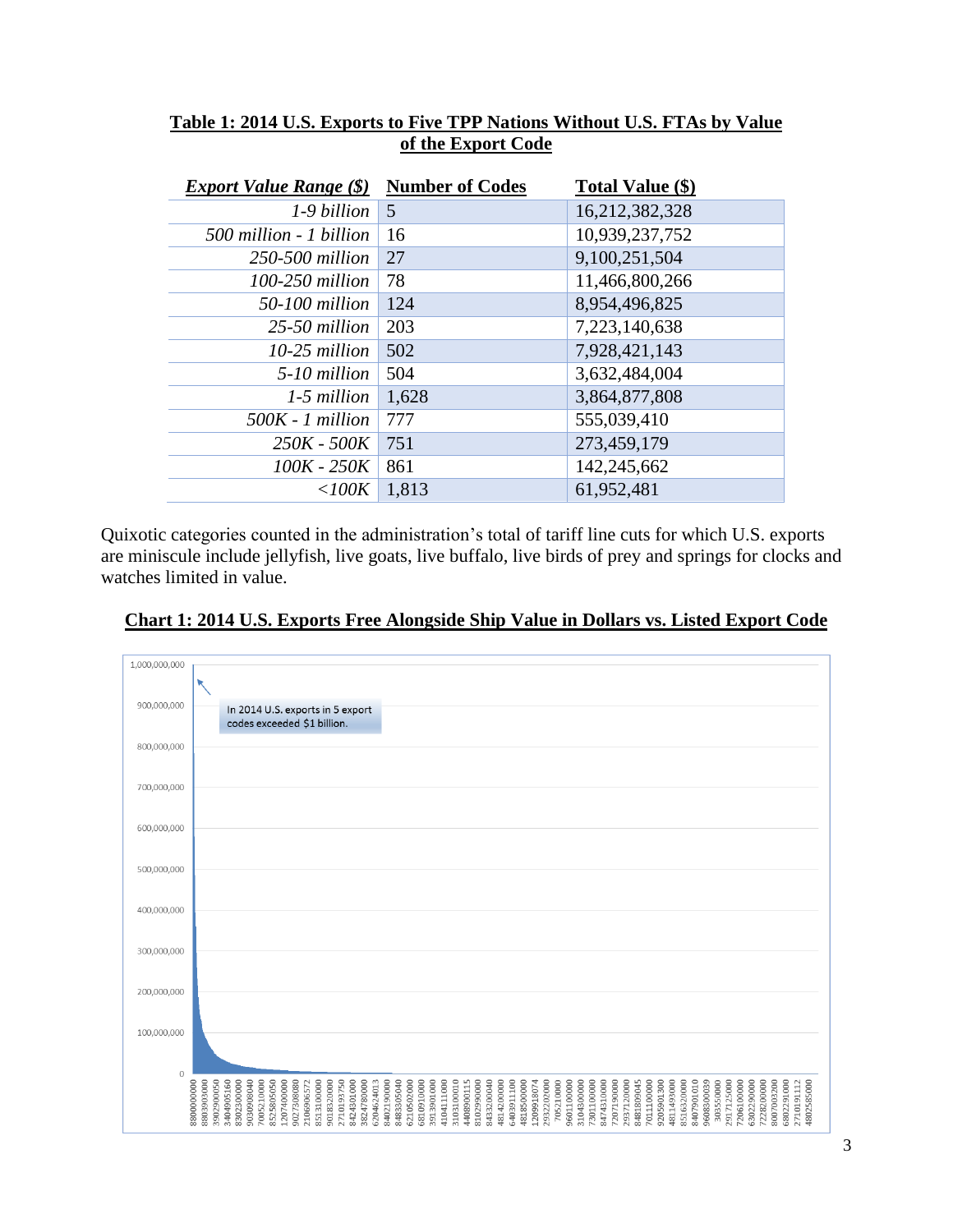The administration's "TPP Guide to 18,000 Tax Cuts" document also bizarrely highlights goods that TPP nations simply do not buy in volume *from anyone*. Consider the 34 percent "tax" cut by Vietnam on Alaskan caviar. In 2014, Vietnam's per capita GDP was about \$2,000, and about \$150,000 worth of caviar was imported by Vietnam from anywhere. Or consider Vietnam's 5 percent tariff on skis from Colorado, when Vietnam only imported about \$50,000 in skis in total. Other highlights: Vietnam and Japan will eliminate their tariffs on silkworm cocoons, Brunei will cut its tariff on ski boots and Vietnam will eliminate its tariff on camels.

Finally, 1,225 of the tariff reductions in the U.S. products sold to the five TPP nations without U.S. FTAs won't be realized for over a decade or more. This includes products such as beef, which will still face a 20 percent tariff in Japan in the 10th year after TPP would go into effect.

## **The Number of Tariff Lines Cut Does Not Equate to More U.S. Exports or Jobs**

Cutting even 18,000 tariffs would not necessarily equate to gains in U.S. exports or the creation of more U.S. jobs. At issue with respect to exports is whether existing tariffs are high enough to reduce U.S. market access and whether a country making significant cuts has demand for U.S. exports, which relates to both the size of the economy and income levels. And, whether any gain in exports will translate to a net gain in U.S. jobs requires consideration of whether the United States is likely to experience a major flood of imports that will swamp export gains.

The United States already has FTAs with six of the 11 TPP negotiating nations, meaning tariffs on U.S. products are already being zeroed out. Thus, the question boils down to tariff levels in the remaining TPP countries, which are generally low.

Japan comprises 88 percent of the combined GDP of the TPP countries that do not already have a U.S. FTA. According to the World Bank, Japan's average applied tariff weighted by product import shares is now only  $1.2$  percent.<sup>4</sup> That tariff barriers among the TPP countries are not significant is one reason that prominent economists that supported past U.S. trade pacts, like Paul Krugman, have scoffed at the notion that the TPP could produce significant economics gains.<sup>5</sup>

#### **Korea Trade Pact Tariff Cuts Did Not Result in U.S. Export Gains**

Almost 10,000 Korean tariff lines are being cut in the U.S.-Korea FTA. Many cuts went into effect immediately upon implementation. But in that pact's first three years in effect, U.S. goods exports to Korea dropped 7 percent in comparison to the year before the deal. The U.S. trade deficit with Korea surged 90 percent. That deficit increase equates to the loss of more than 90,000 U.S. jobs, counting both exports and imports, according to the trade-jobs ratio that the Obama administration used to project job *gains* from the deal.

The TPP's remaining countries are Malaysia,

which has a GDP smaller than Maryland; Vietnam, where per capita annual income is \$1,740; Brunei with a population the size of Mobile, Alabama and New Zealand with a population smaller than the Washington, D.C., metro area. In sum, with respect to gains resulting from tariff cuts and setting aside additional significant factors limiting U.S. market access, such as non-tariff barriers and currency manipulation, the TPP provides limited market access "opportunities."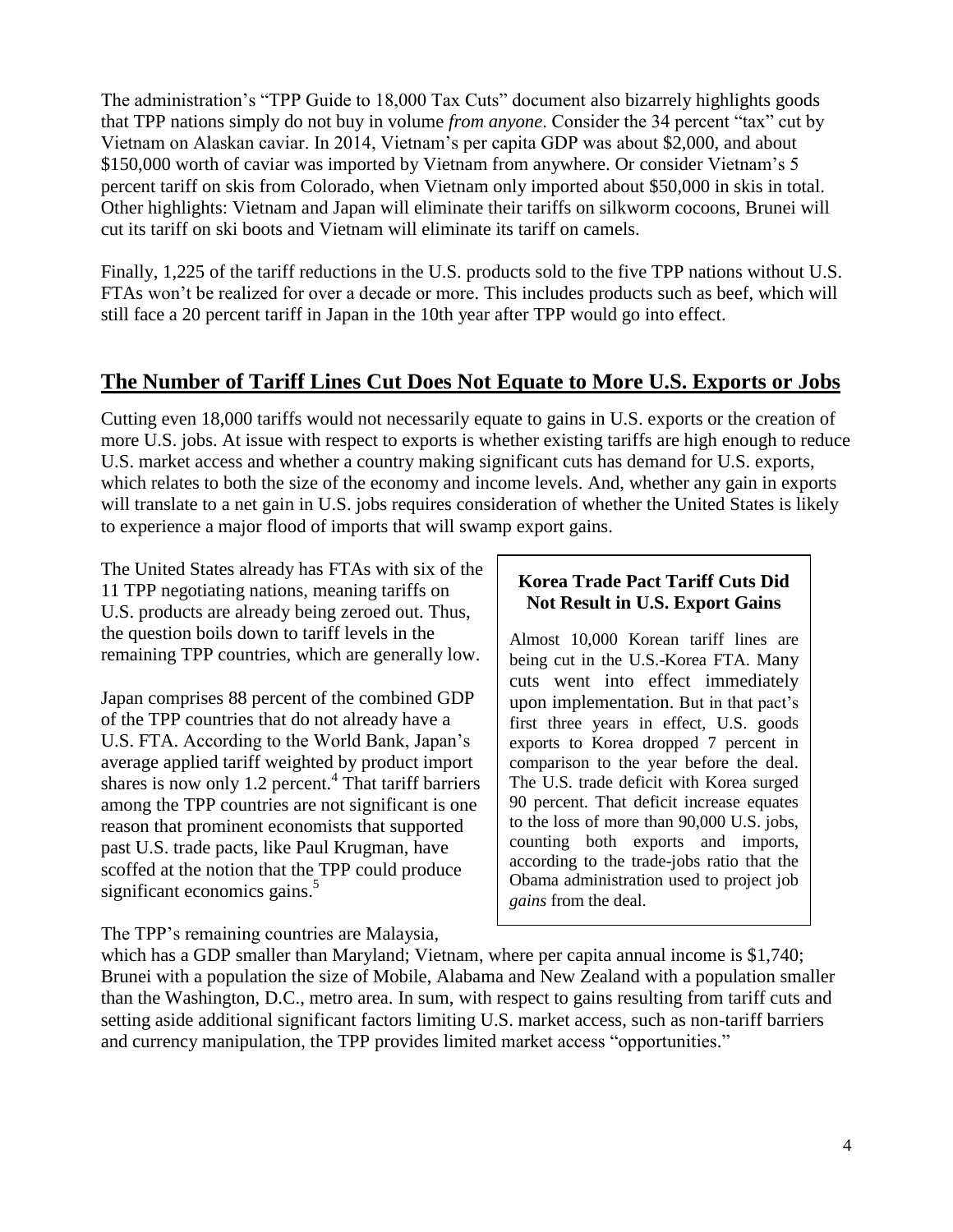# **The Number of Tariff Lines Cut Does Not Necessarily Mean Lower Prices**

The raw number of tariff lines countries agree to cut in a trade pact does not tell us much about how consumer prices will be affected. Average U.S. tariff levels are low and for the most sensitive products that currently have tariffs in place, U.S. negotiators fought for long phase outs.

However, there are categories in which the United States has tariff peaks remaining in place even after the World Trade Organization (WTO). But even when there is a match, reduction or elimination of U.S. tariffs under the TPP will not necessarily reduce prices for U.S. consumers. Whether a foreign producer will reduce prices or simply gain more profit on an item exported here is determined by the market and how offshore producers thus decide to price their goods.

When the WTO eliminated the global apparel quota system and cut tariffs on many categories of apparel, this market was dramatically reshaped. Clothing production in higher-wage countries was offshored to China and other low-cost venues. The savings that low-income consumers gained for *non-branded* imported clothing is often presented as an example of consumer benefits from trade liberalization. But these WTO tariff cuts on apparel already apply to the TPP's low-wage production venues, such as Vietnam, where investment in apparel production has skyrocketed, including by many Chinese firms seeking cheaper production costs. In 2015, Vietnam was the second cheapest apparel production venue in the world and had the fastest-growing imports into the United States, displacing Bangladesh and China. (To put Vietnam's 65 cents an hour wages in perspective, Guatemala was the  $11<sup>th</sup>$  cheapest production venue, and Mexico the  $21<sup>st</sup>$ .)

Will TPP tariff cuts translate into price reductions of, say, the large share of Nike shoes produced in Vietnam, given meaningful U.S. tariffs remain on some footwear categories under WTO rules? Nearly one million low-wage contract workers produce most of Nike's products, including more than 333,000 sweatshop workers in 67 factories in TPP nation Vietnam alone. Even with tariffs in place, Nike shoes for which U.S. consumers regularly pay \$100-plus cost less than \$10 to produce. That is to say that even if Nike passed on every penny of savings from TPP tariff cuts, the prospect that low-income consumers would suddenly enjoy bargain-priced Nikes is remote. Rather, Nike could take the money it now pays in tariffs to the U.S government — which helps fund national defense and children's health insurance — and instead add that to its profit margin.

#### **The Cutting of U.S. Tariffs Does Necessarily Reduce Treasury Receipts**

While firms importing goods into the United States will determine whether to pass savings related to U.S. tariff cuts on to consumers, the TPP's reduction or elimination of tariffs does necessarily reduce U.S. Treasury revenue. According to President Obama's proposed 2017 budget, the TPP would cost the United States about \$28 billion in lost tariff revenue over the next 10 years. (The calculation is based on the assumption that the TPP takes effect in 2017.)

The revenue lost from TPP tariff cuts would add about \$1.7 billion to the federal budget deficit in 2018 and increase steadily each year with a projection of \$4.3 billion in 2026. Revenue lost from TPP tariff cuts is projected to exceed \$50 billion over the next decade if all duties were immediately eliminated. However, some U.S. tariff lines phase out over extended periods of up to 15 years.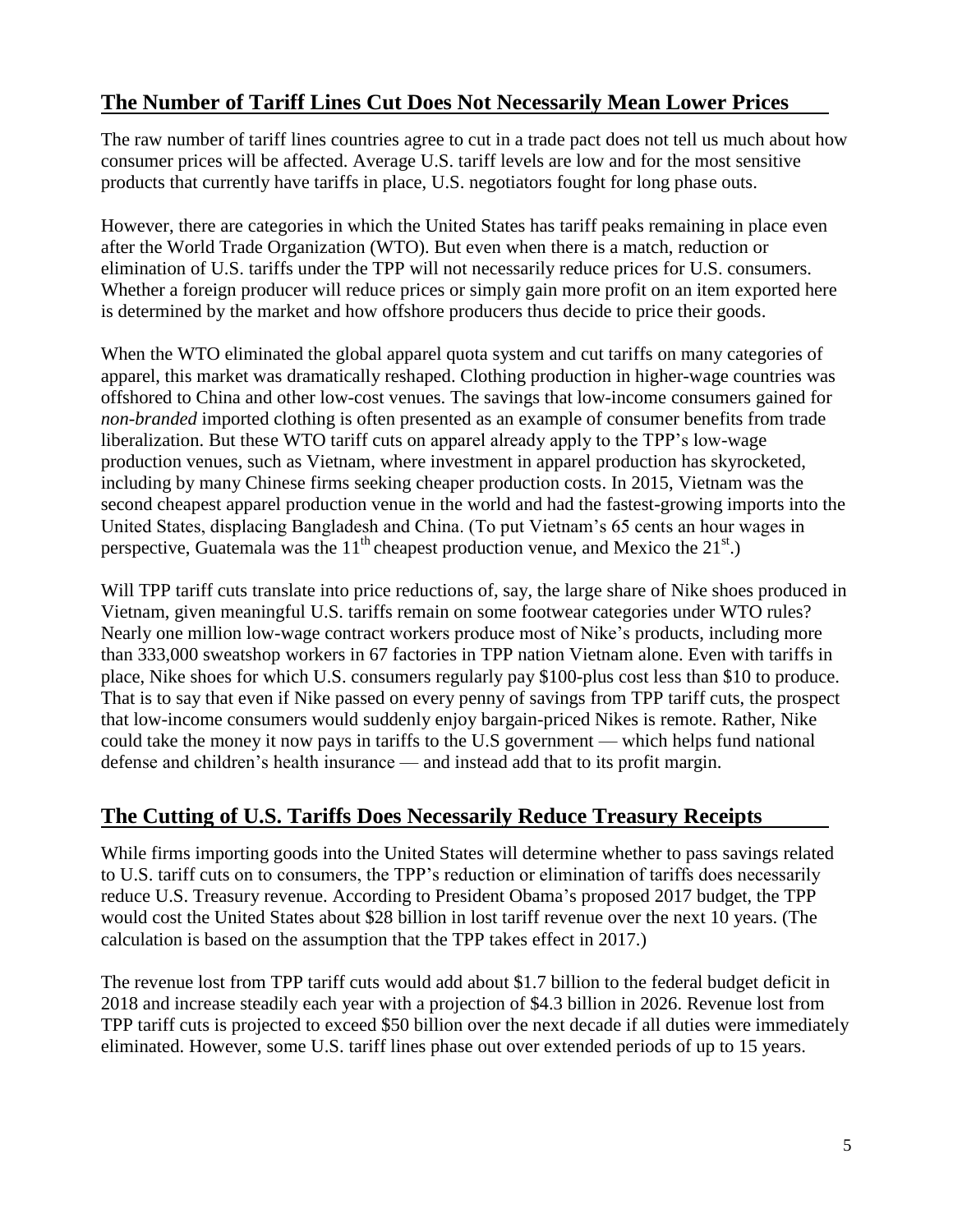## **Why the Administration Seeks to Shift the Focus to the Number of Tariff Lines**

As administration claims about the TPP creating American jobs or increasing U.S. economic growth have fallen flat, the administration has tried to shift focus to a "tax cut" narrative to sell the TPP.

The administration stopped claiming the TPP would create jobs after a "four Pinocchio" rating by the *Washington Post* fact checker.<sup>6</sup> The pro-free trade Cato Institute calls the TPP's investor protections that make it cheaper and less risky to offshore U.S. jobs to low wage nations a subsidy on offshoring.<sup>7</sup> Even using a methodology that assumes full employment, the major pro-TPP study published by the Peterson Institute for International Economics predicted that 53,700 U.S. jobs will be displaced *per year* in the TPP's first 10 years. That is, the total job loss projected by the study, despite its rosy assumptions, is more than 537,000 lost jobs in the pact's first decade.<sup>8</sup> Using an economic model that allows for the possibility of less than full employment and rising income inequality, Tufts University economists concluded that 450,000 American jobs would be lost under the TPP. **9**

The Department of Agriculture issued the administration's only major study<sup>10</sup> on the TPP's economic impact and found it would result in 0.00 percent increased U.S. growth if all tariffs on all products were eliminated, which did not occur. The administration has shifted to citing the major pro-TPP study published by the Peterson Institute, which was updated in  $2016$ .<sup>11</sup> That study found that in 2030 U.S. growth rates would be only 0.5 percent higher with the TPP in effect – even using a model that improbably assumed full employment, no change in the U.S. trade balance and no increased income inequality. That is to say that even with those assumptions, the study concluded that gains in U.S. growth would amount to 0.036 percent per year – effectively a rounding error.

"This means that if the economy was projected to grow by 2.2 percent a year in a baseline scenario, it will instead grow at a 2.236 percent rate with the TPP, assuming the Peterson Institute projections prove correct. The projections imply that, as a result of the TPP, the country will be as rich on January 1, 2030 as it would otherwise be on April 1, 2030," noted economist Dean Baker.<sup>12</sup> TPP proponents tend to use the gross number of projected growth, touting "billions" in gains because in context to projected U.S. economic growth without the TPP, the so-called TPP gain is miniscule. That sum total projected U.S. economic gain approximately equals the amount that Americans will spend on St. Patrick's Days, over-the-counter teeth whiteners and tattoos by the time the TPP's benefits are supposed to materialize.

Using an economic model that allows for the possibility of less than full employment and rising income inequality, Tufts University economists found that the TPP would result in a net loss of income in the United States and significant job  $loss<sup>13</sup>$ 

#### **Methodology of Our TPP Tariff Cut Analysis**

The analysis of tariff cuts discussed in this paper is based on a review of the actual TPP tariff schedules included as annexes to the text of the agreement released in November 2015.<sup>14</sup> The data on U.S. exports to TPP nations come from the U.S. International Trade Commission (USITC).

Our methodology for this analysis did not identify the full number of "duplicate" tariff cuts – the double, triple, or quadruple counting of the same tariff line being cut by various TPP countries – included in the administration's clearly erroneous claim of 18,000 "tax cuts" in two ways.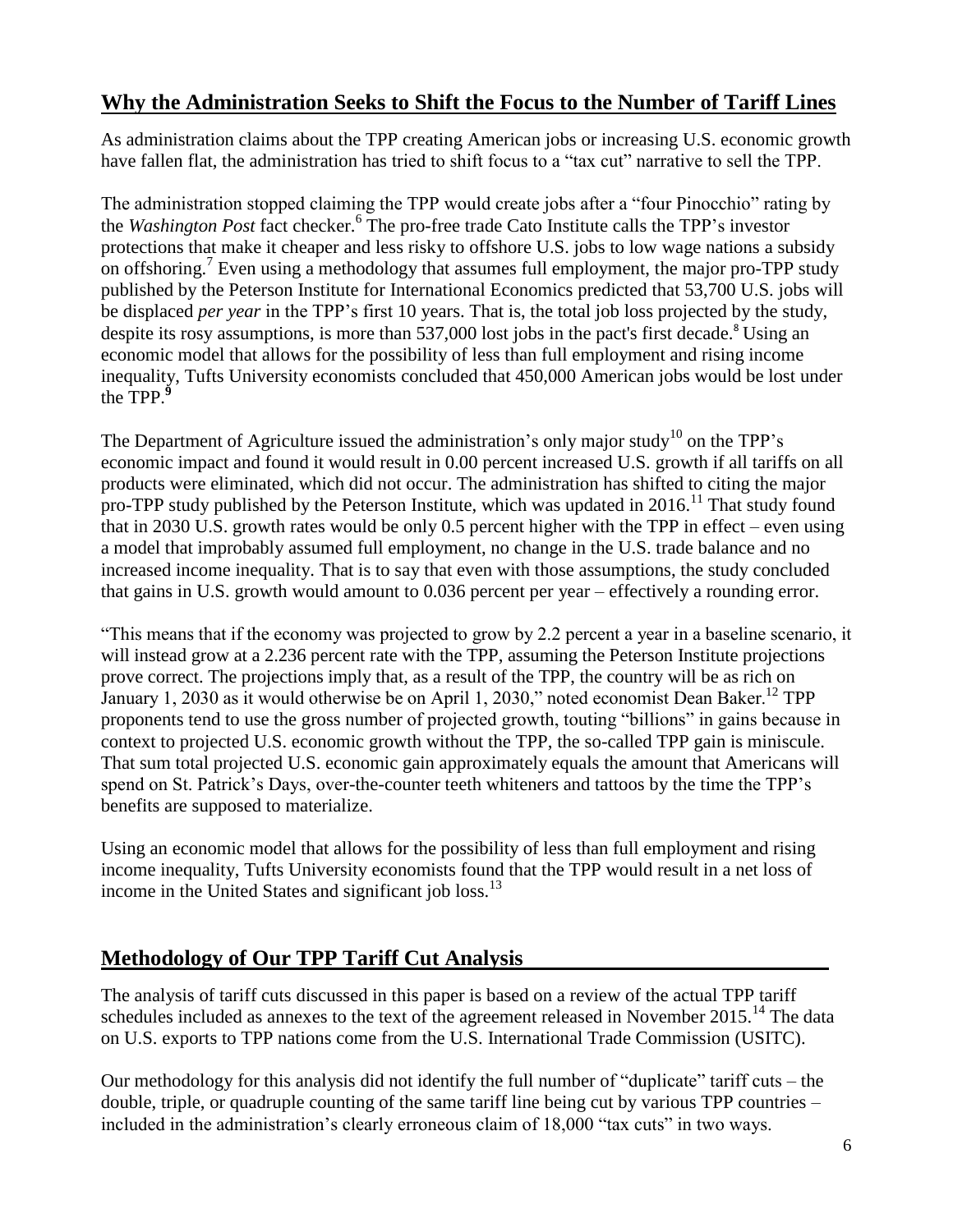First, while we have identified a significant number of tariffs that would be cut by more than one of the five TPP countries that do not have U.S. FTAs, we have not yet identified all such duplicates. Each of these tariff lines would be counted by the U.S. Trade Representative as more than one "tax cut" in its 18,000 figure, even though the categories and codes are identical and in practice mean that some one specific category of U.S. good will no longer face a tariff.

We have not yet identified all of the double, triple and quadruple counting because the TPP tariff reduction schedule codes employed by each of the TPP countries do not all precisely align with each other. That is, the tariff elimination categories (and thus codes) of the individual TPP countries *for the same products* do not precisely align with each other. While we have identified those instances where there is a precise numerical match between tariff codes, we have not manually reviewed the full tariff reduction schedules to attempt to identify *all* such duplicate tariffs based on the actual products covered by the codes that are not precise numerical matches. But we have reviewed sufficient portions of the schedules to identify that using a numerical match methodology undercounts the duplications.

Second, we wanted to identify how many categories of goods that the U.S. actually exports would obtain the tariff cuts proposed in the other countries' tariff cutting schedules given the fact that a tariff cut is of little value if the United States does not export that good in any significant amount. To do this, one needs to be able to compare U.S. export information with the proposed tariff elimination schedules of the other TPP nations. However, there is not a precise code match in the way the USITC categorizes U.S. exports by product and the tariff reduction schedules in the TPP.

Thus, for example, all countries use the same six digit code for the general category "beef." But at the more detailed levels used in U.S. export reports and in the other countries' TPP tariff reduction schedules, the code under which the USITC records, say, the U.S. export of beef brisket may or may not be the same code (representing a category) under which a TPP country records the same product as an import, which is the basis on which its tariff schedules are listed. Plus, different codes may or may not be used for the same product in the tariff schedules of each TPP nations. For this reason, we have not yet conducted a numerical analysis based on exact matches between the codes the other TPP countries use to list their proposed tariff cuts and the categories by which the United States records exports. This analysis would also require a degree of manual review product by product. This would be important information for the U.S. government to provide to producers.

As far as what this means for attempting to eliminate duplicate counting, for a U.S. exporter, the bottom line is that the tariff on a product, such as our hypothetical beef brisket, was eliminated. But because of the mismatches in some categories with respect to TPP-importing countries' codes, the elimination of the beef brisket tariff may show up as a cut in more than one tariff category across the countries – another way in which the number of "tax cuts" gets inflated relative to the actual application of a tariff cut to a specific U.S. product. Identifying all of the double counting in the administration's 18,000 figure based on this data mismatch also would require additional manual review of the U.S. export list and how those categories would be coded by the importing countries.

#### **ENDNOTES**

 $\overline{a}$ 

<sup>&</sup>lt;sup>1</sup> The Korean tariff schedule under the U.S.-Korea FTA lists 9,781 tariff lines that are being reduced or eliminated. Available at [https://ustr.gov/sites/default/files/uploads/agreements/fta/korus/asset\\_upload\\_file786\\_12756.pdf](https://ustr.gov/sites/default/files/uploads/agreements/fta/korus/asset_upload_file786_12756.pdf)